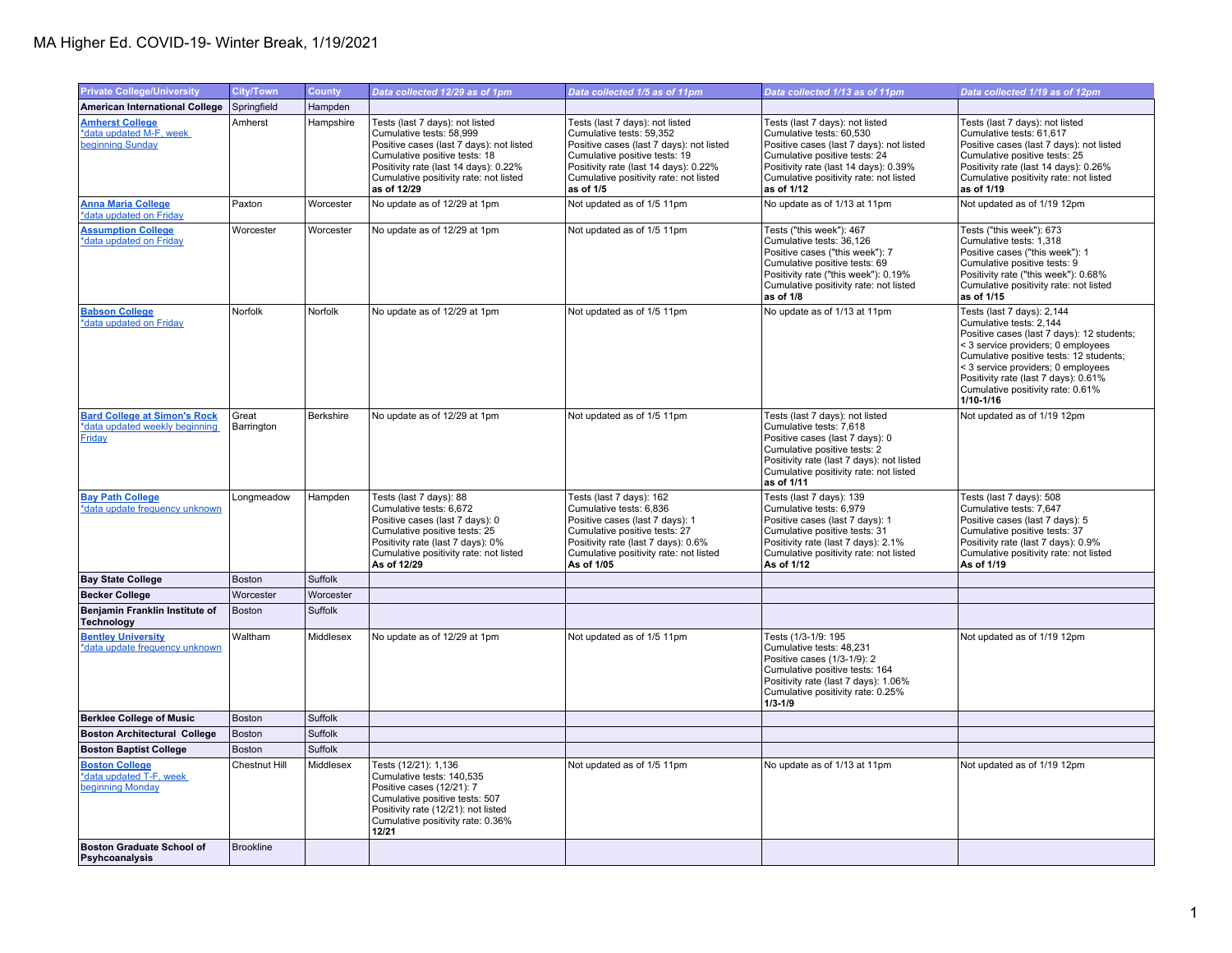| <b>Private College/University</b>                                                  | City/Town     | County       | Data collected 12/29 as of 1pm                                                                                                                                                                                                                    | Data collected 1/5 as of 11pm                                                                                                                                                                                                                                                            | Data collected 1/13 as of 11pm                                                                                                                                                                                                                          | Data collected 1/19 as of 12pm                                                                                                                                                                                                                                                           |
|------------------------------------------------------------------------------------|---------------|--------------|---------------------------------------------------------------------------------------------------------------------------------------------------------------------------------------------------------------------------------------------------|------------------------------------------------------------------------------------------------------------------------------------------------------------------------------------------------------------------------------------------------------------------------------------------|---------------------------------------------------------------------------------------------------------------------------------------------------------------------------------------------------------------------------------------------------------|------------------------------------------------------------------------------------------------------------------------------------------------------------------------------------------------------------------------------------------------------------------------------------------|
| <b>Boston Universtiv</b><br>*data updated daily                                    | Boston        | Suffolk      | Tests (12/22-12/27): 8,051<br>Cumulative tests: 527,710<br>Positive cases (12/22-12/27): not listed<br>Cumulative positive tests: 774<br>Positivity rate (12/22-12/27): not listed<br>Cumulative positivity rate: 0.15%<br>12/22-12/27            | Tests (12/30 - 1/4): 7,483<br>Cumulative tests: 535,193<br>Positive cases (12/30-1/4): not listed<br>Cumulative positive tests: 852<br>Positivity rate (12/30 -1/4): not listed<br>Cumulative positivity rate: 0.16%<br>12/30-1/4                                                        | Tests (1/4-1/10): 13,730<br>Cumulative tests: 546,726<br>Positive cases (1/4-1/10): not listed<br>Cumulative positive tests: 920<br>Positivity rate (1/4 -1/10): not listed<br>Cumulative positivity rate: 0.17%<br>$1/4 - 1/10$                        | Tests (111-1/17): 17,099<br>Cumulative tests: 563.825<br>Positive cases (1/11-1/17): not listed<br>Cumulative positive tests: 988<br>Positivity rate (1/11 -1/17): not listed<br>Cumulative positivity rate: 0.18%<br>$1/11 - 1/17$                                                      |
| <b>Brandeis University</b><br>*data updated daily, week<br><b>beginning Sunday</b> | Waltham       | Middlesex    | Tests (12/21-12/25): 767<br>Cumulative tests: 88,472<br>Positive cases (12/21-12/25): 1<br>Cumulative positive tests: not listed<br>Positivity rate (last 7 days): 0.18%<br>Cumulative positivity rate: not listed<br>as of 12/22                 | Tests (12/28 - 1/1): 692<br>Cumulative tests: 90,039<br>Positive cases (12/28 - 1/1): 2<br>Cumulative positive tests: not listed<br>Positivity rate (last 7 days): 0.60%<br>Cumulative positivity rate: not listed<br>as of 1/4                                                          | Tests (1/4-1/8): 1,776<br>Cumulative tests: 91,246<br>Positive cases (1/4-1/8): 2 students;<br>4 faculty/staff<br>Cumulative positive tests: not listed<br>Positivity rate (last 7 days): 0.60%<br>Cumulative positivity rate: not listed<br>as of 1/10 | Tests (1/11-1/15): 1,528<br>Cumulative tests: 92,774<br>Positive cases (1/11-1/15): 1 students;<br>3 faculty/staff<br>Cumulative positive tests: not listed<br>Positivity rate (last 7 days): 0.33%<br>Cumulative positivity rate: not listed<br>as of 1/14                              |
| <b>Cambridge College</b>                                                           | Cambridge     | Middlesex    |                                                                                                                                                                                                                                                   |                                                                                                                                                                                                                                                                                          |                                                                                                                                                                                                                                                         |                                                                                                                                                                                                                                                                                          |
| <b>Clark University</b><br>*data updated daily                                     | Worcester     | Worcester    | Tests (last 7 days): 488<br>Cumulative tests: not listed<br>Positive cases (last 7 days): 1<br>Cumulative positive tests (last 30 days): 11<br>Positivity rate (last 7 days): not listed<br>Cumulative positivity rate: not listed<br>as of 12/28 | Tests (last 7 days): 493<br>Cumulative tests: not listed<br>Positive cases (last 7 days): 4<br>Cumulative positive tests (last 30 days): 11<br>Positivity rate (last 7 days): not listed<br>Cumulative positivity rate: not listed<br>as of 1/4                                          | Tests (last 7 days): 854<br>Cumulative tests: not listed<br>Positive cases (last 7 days): 7<br>Cumulative positive tests (last 30 days): 13<br>Positivity rate (last 7 days): not listed<br>Cumulative positivity rate: not listed<br>as of 1/11        | Tests (last 7 days): 810<br>Cumulative tests: not listed<br>Positive cases (last 7 days): 1<br>Cumulative positive tests (last 30 days): 13<br>Positivity rate (last 7 days): not listed<br>Cumulative positivity rate: not listed<br>as of 1/18                                         |
| <b>Curry College</b><br>*data updated week beginning<br>Thursday                   | Milton        | Norfolk      | No update as of 12/29 at 1pm                                                                                                                                                                                                                      | No update as of 1/5 11pm                                                                                                                                                                                                                                                                 | Tests (last 7 days): 283<br>Cumulative tests: 26,533<br>Positive cases (last 7 days): 2<br>Cumulative positive tests: 85<br>Positivity rate (last 7 days): not listed<br>Cumulative positivity rate (last 2 weeks): not<br>listed<br>as of 1/8          | Tests (last 7 days): 284<br>Cumulative tests: 26,817<br>Positive cases (last 7 days): 0<br>Cumulative positive tests: 85<br>Positivity rate (last 7 days): not listed<br>Cumulative positivity rate (last 2 weeks): not<br>listed<br>as of 1/15                                          |
| Dean College                                                                       | Franklin      | Norfolk      |                                                                                                                                                                                                                                                   |                                                                                                                                                                                                                                                                                          |                                                                                                                                                                                                                                                         |                                                                                                                                                                                                                                                                                          |
| <b>Eastern Nazarene College</b><br>*data update frequency unknown                  | Quincy        | Norfolk      | No update as of 12/29 at 1pm                                                                                                                                                                                                                      | No update as of 1/5 11pm                                                                                                                                                                                                                                                                 | No update as of 1/13 at 11pm                                                                                                                                                                                                                            | Not updated as of 1/19 12pm                                                                                                                                                                                                                                                              |
| <b>Elms College</b><br>*data update frequency unknown                              | Chicopee      | Hampden      | Tests (last 2 weeks): 33<br>Cumulative tests: 4,324<br>Positive cases (last 2 weeks): 3<br>Cumulative positive tests: 7<br>Positivity rate (last 2 weeks): 6.06%<br>Cumulative positivity rate: 0.16%<br>as of 12/22                              | Tests (12/22-1/4): 6<br>Cumulative tests: 4,402<br>Positive cases (12/22-1/4): 0<br>Cumulative positive tests: 7<br>Positivity rate (12/22-1/4): 0%<br>Cumulative positivity rate: 0.16%<br>as of 12/22                                                                                  | Tests (12/21-1/13): 207<br>Cumulative tests: 4,531<br>Positive cases (12/21-1/13): 1<br>Cumulative positive tests: 10<br>Positivity rate (12/21-1/13): 1.45%<br>Cumulative positivity rate: 0.22%<br>as of 1/13                                         | Tests (1/4-1/17): 289<br>Cumulative tests: 4,613<br>Positive cases (1/4-1/17): 5<br>Cumulative positive tests: 10<br>Positivity rate (1/4-1/17): 1.73%<br>Cumulative positivity rate: 0.26%<br>as of 1/17                                                                                |
| <b>Emerson College</b><br>*data updated daily, week<br>beginning Sunday            | Boston        | Suffolk      | No update as of 12/29 at 1pm                                                                                                                                                                                                                      | No update as of 1/5 11pm                                                                                                                                                                                                                                                                 | No update as of 1/13 at 11pm                                                                                                                                                                                                                            | Tests (1/11-1/17): 974<br>Cumulative tests: 974<br>Positive cases (1/11-1/17): 5<br>Cumulative positive tests: 5<br>Positivity rate (1/11-1/17): 0.51%<br>Cumulative positivity rate: 0.51%<br>as of 1/18                                                                                |
| <b>Emmanuel College</b>                                                            | <b>Boston</b> | Suffolk      |                                                                                                                                                                                                                                                   |                                                                                                                                                                                                                                                                                          |                                                                                                                                                                                                                                                         |                                                                                                                                                                                                                                                                                          |
| <b>Endicott College</b><br>*data updated week beginning<br><b>Sunday</b>           | Beverly       | Essex        | No update as of 12/29 at 1pm                                                                                                                                                                                                                      | Tests (last 7 days): 6<br>Cumulative tests: 36,040<br>Positive cases (last 7 days): 0 students;<br>0 faculty/staff<br>Cumulative positive tests: 83<br>Positivity rate (last 7 days): 0% for students,<br>1.08% for faculty/staff<br>Cumulative positivity rate: not listed<br>as of 1/2 | No update as of 1/13 at 11pm                                                                                                                                                                                                                            | Tests (last 7 days): 100<br>Cumulative tests: 36,166<br>Positive cases (last 7 days): 0 students;<br>0 faculty/staff<br>Cumulative positive tests: 85<br>Positivity rate (last 7 days): 0% for students,<br>0% for faculty/staff<br>Cumulative positivity rate: not listed<br>as of 1/16 |
| <b>Fisher College</b>                                                              | <b>Boston</b> | Suffolk      |                                                                                                                                                                                                                                                   |                                                                                                                                                                                                                                                                                          |                                                                                                                                                                                                                                                         |                                                                                                                                                                                                                                                                                          |
| <b>Gordon College</b>                                                              | Wenham        | <b>Essex</b> |                                                                                                                                                                                                                                                   |                                                                                                                                                                                                                                                                                          |                                                                                                                                                                                                                                                         |                                                                                                                                                                                                                                                                                          |
| <b>Hampshire College</b><br>*data updated week beginning<br>Wednesday              | Amherst       | Hampshire    | No update as of 12/29 at 1pm                                                                                                                                                                                                                      | No update as of 1/5 at 11pm                                                                                                                                                                                                                                                              | No update as of 1/13 at 11pm                                                                                                                                                                                                                            | Not updated as of 1/19 12pm                                                                                                                                                                                                                                                              |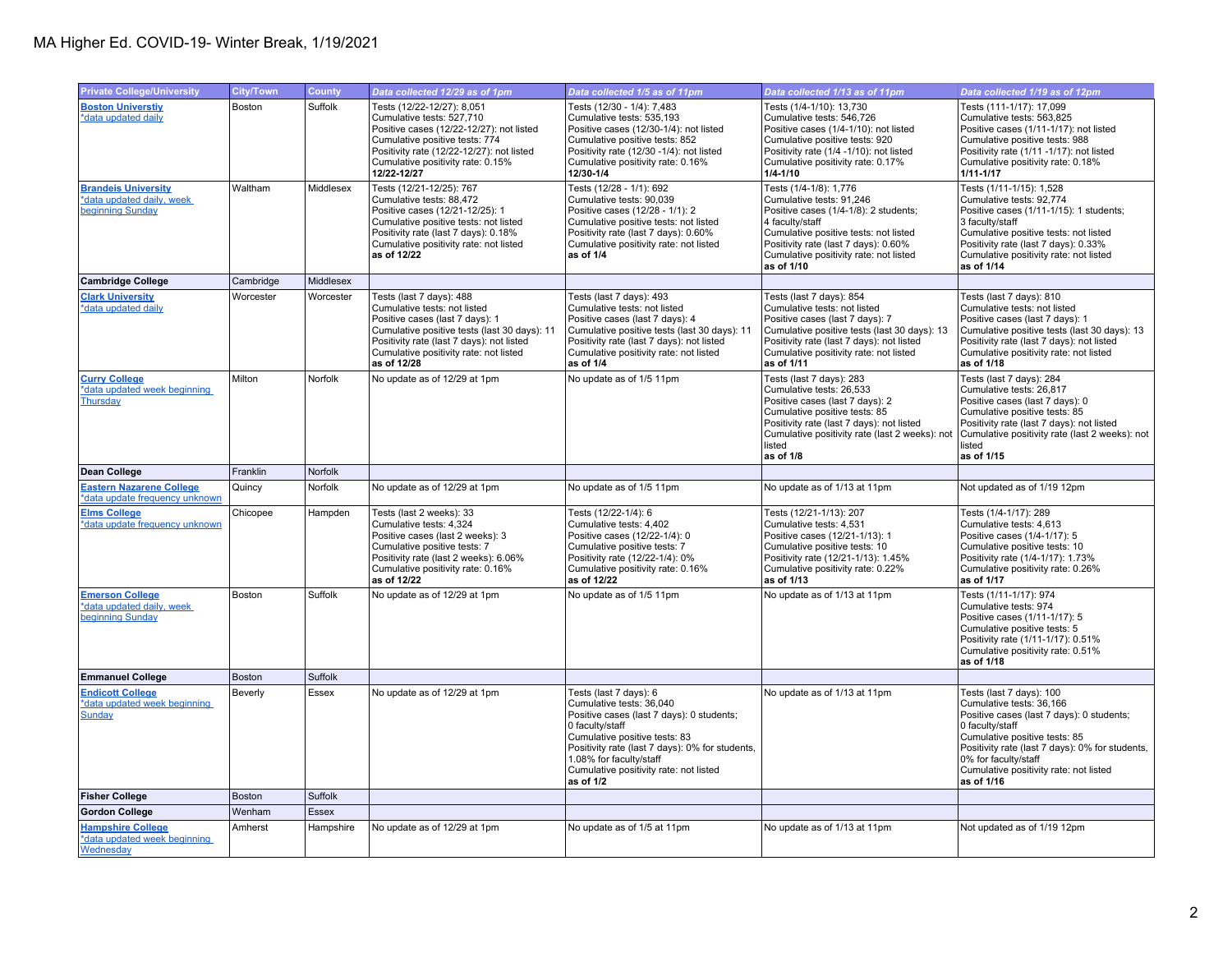| <b>Private College/University</b>                                                                        | <b>City/Town</b>                              | <b>County</b> | Data collected 12/29 as of 1pm                                                                                                                                                                                                             | Data collected 1/5 as of 11pm                                                                                                                                                                                                                 | Data collected 1/13 as of 11pm                                                                                                                                                                                                           | Data collected 1/19 as of 12pm                                                                                                                                                                                                                 |
|----------------------------------------------------------------------------------------------------------|-----------------------------------------------|---------------|--------------------------------------------------------------------------------------------------------------------------------------------------------------------------------------------------------------------------------------------|-----------------------------------------------------------------------------------------------------------------------------------------------------------------------------------------------------------------------------------------------|------------------------------------------------------------------------------------------------------------------------------------------------------------------------------------------------------------------------------------------|------------------------------------------------------------------------------------------------------------------------------------------------------------------------------------------------------------------------------------------------|
| <b>Harvard University</b><br>*data updated daily                                                         | Cambridge                                     | Middlesex     | Tests (last 7 days): 5,096<br>Cumulative tests: 270,824<br>Positive cases (last 7 days): 24<br>Cumulative positive tests: 447<br>Positivity rate (last 7 days): 0.47%<br>Cumulative positivity rate: not listed<br>as of 12/29             | Tests (last 7 days): 6,473<br>Cumulative tests: 277,496<br>Positive cases (last 7 days): 56<br>Cumulative positive tests: 505<br>Positivity rate (last 7 days): 0.87%<br>Cumulative positivity rate: not listed<br>as of 1/5                  | Tests (last 7 days): 9,463<br>Cumulative tests: 292,028<br>Positive cases (last 7 days): 31<br>Cumulative positive tests: 561<br>Positivity rate (last 7 days): 0.33%<br>Cumulative positivity rate: not listed<br>as of 1/13            | Tests (last 7 days): 9,442<br>Cumulative tests: 298,094<br>Positive cases (last 7 days): 42<br>Cumulative positive tests: 589<br>Positivity rate (last 7 days): 0.44%<br>Cumulative positivity rate: not listed<br>as of 1/19                  |
| <b>Harvard Extension School</b>                                                                          | Cambridge                                     | Middlesex     |                                                                                                                                                                                                                                            |                                                                                                                                                                                                                                               |                                                                                                                                                                                                                                          |                                                                                                                                                                                                                                                |
| <b>Hellenic College</b>                                                                                  | <b>Brookline</b>                              | Norfolk       |                                                                                                                                                                                                                                            |                                                                                                                                                                                                                                               |                                                                                                                                                                                                                                          |                                                                                                                                                                                                                                                |
| <b>Holy Cross College</b><br>*data updated daily                                                         | Worcester                                     | Worcester     | Tests (last 7 days): not listed<br>Cumulative tests: 26,892<br>Positive cases (last 7 days): not listed<br>Cumulative positive tests: 62<br>Positivity rate (last 7 days): 0.55%<br>Cumulative positivity rate: not listed<br>as of 12/29  | Tests (last 7 days): not listed<br>Cumulative tests: 27,690<br>Positive cases (last 7 days): not listed<br>Cumulative positive tests: 68<br>Positivity rate (last 7 days): 0.75%<br>Cumulative positivity rate: not listed<br>as of 1/5       | Tests (last 7 days): not listed<br>Cumulative tests: 29,180<br>Positive cases (last 7 days): not listed<br>Cumulative positive tests: 74<br>Positivity rate (last 7 days): 0.4%<br>Cumulative positivity rate: not listed<br>as of 1/13  | Tests (last 7 days): not listed<br>Cumulative tests: 30,858<br>Positive cases (last 7 days): not listed<br>Cumulative positive tests: 87<br>Positivity rate (last 7 days): 0.74%<br>Cumulative positivity rate: not listed<br>as of 1/19       |
| <b>Laboure College</b><br>*data update frequency unknown                                                 | Boston                                        | Suffolk       | No update as of 12/29 at 1pm                                                                                                                                                                                                               | No update as of 1/5 11pm                                                                                                                                                                                                                      | No update as of 1/13 at 11pm                                                                                                                                                                                                             | Not updated as of 1/19 12pm                                                                                                                                                                                                                    |
| <b>Lasell College</b><br>*data updated daily                                                             | Newton                                        | Middlesex     | Tests (last 7 days): 55<br>Cumulative tests: 28.176<br>Positive cases (last 7 days): 1<br>Cumulative positive tests: 53<br>Positivity rate (last 7 days): not listed<br>Cumulative positivity rate: 0.22%<br>as of 12/29                   | No update as of 1/5 11pm                                                                                                                                                                                                                      | No update as of 1/13 at 11pm                                                                                                                                                                                                             | Not updated as of 1/19 12pm                                                                                                                                                                                                                    |
| <b>Lesley University</b>                                                                                 | Cambridge                                     | Middlesex     |                                                                                                                                                                                                                                            |                                                                                                                                                                                                                                               |                                                                                                                                                                                                                                          |                                                                                                                                                                                                                                                |
| <b>Massachusetts College of</b><br><b>Pharmacy and Health Sciences</b><br>*data update frequency unknown | Boston/Worcest<br>er/Manchester,<br><b>NH</b> | Suffolk       | Tests (last 7 days): not listed<br>Cumulative tests: 59,377<br>Positive cases (last 7 days): not listed<br>Cumulative positive tests: 204<br>Positivity rate (last 7 days): not listed<br>Cumulative positivity rate: 0.34%<br>as of 12/28 | Tests (last 7 days): not listed<br>Cumulative tests: 60,551<br>Positive cases (last 7 days): not listed<br>Cumulative positive tests: 229<br>Positivity rate (last 7 days): not listed<br>Cumulative positivity rate: 0.38%<br>as of 1/3      | Tests (last 7 days): not listed<br>Cumulative tests: 61,645<br>Positive cases (last 7 days): not listed<br>Cumulative positive tests: 256<br>Positivity rate (last 7 days): not listed<br>Cumulative positivity rate: 0.41%<br>as of 1/9 | Tests (last 7 days): not listed<br>Cumulative tests: 64,031<br>Positive cases (last 7 days): not listed<br>Cumulative positive tests: 310<br>Positivity rate (last 7 days): not listed<br>Cumulative positivity rate: 0.484%<br>as of 1/18     |
| <b>Massachusetts Institute of</b><br><b>Technology</b><br>*data updated daily                            | Cambridge                                     | Middlesex     | Tests (last 7 days): 3,367<br>Cumulative tests: 266,262<br>Positive cases (last 7 days): 17<br>Cumulative positive tests: 365<br>Weekly positivity rate (last 7 days): 0.5%<br>Cumulative positivity rate: 0.14%<br>as of 12/29            | Tests (last 7 days): 7,934<br>Cumulative tests: not listed<br>Positive cases (last 7 days): 30<br>Cumulative positive tests: not listed<br>Weekly positivity rate (last 7 days): 0.38%<br>Cumulative positivity rate: not listed<br>as of 1/5 | Tests (last 7 days): 12,580<br>Cumulative tests: 288,234<br>Positive cases (last 7 days): 32<br>Cumulative positive tests: 470<br>Weekly positivity rate (last 7 days): 0.25%<br>Cumulative positivity rate: 0.16%<br>as of 1/13         | Tests (last 7 days): 10,537<br>Cumulative tests: 297,537<br>Positive cases (last 7 days): 21<br>Cumulative positive tests: 494<br>Weekly positivity rate (last 7 days): 0.20%<br>Cumulative positivity rate: 0.17%<br>as of 1/19               |
| <b>Merrimack College</b><br>*data updated week beginning<br><b>Tuesday</b>                               | North Andover                                 | Essex         | Tests (12/21-12/27): 37<br>Cumulative tests: 69,453<br>Positive cases (12/21-12/27): 1<br>Cumulative positive tests: 263<br>Positivity rate (12/21-12/27): 2.703%<br>Cumulative positivity rate: 0.376%<br>12/21-12/27                     | Tests (12/28-1/3): 215<br>Cumulative tests: 69,663<br>Positive cases (12/28-1/3): 5<br>Cumulative positive tests: 268<br>Positivity rate (12/28-1/3): 2.326%<br>Cumulative positivity rate: 0.383%<br>12/28-1/3                               | Tests (1/4-1/10): 534<br>Cumulative tests: 70,197<br>Positive cases (1/4-1/10): 1<br>Cumulative positive tests: 269<br>Positivity rate (1/4-1/10): 0.187%<br>Cumulative positivity rate: 0.382%<br>$1/4 - 1/10$                          | Tests (1/11-1/17): 755<br>Cumulative tests: 70,952<br>Positive cases (1/11-1/17): 5<br>Cumulative positive tests: 274<br>Positivity rate (1/11-1/17): 0.658%<br>Cumulative positivity rate: 0.385%<br>$1/11 - 1/17$                            |
| <b>Montserrat College of Art</b><br>*data updated weekly beginning<br><b>Thursday</b>                    | Beverly                                       | Essex         | No update as of 12/29 at 1pm                                                                                                                                                                                                               | No update as of 1/5 11pm                                                                                                                                                                                                                      | No update as of 1/13 at 11pm                                                                                                                                                                                                             | Not updated as of 1/19 12pm                                                                                                                                                                                                                    |
| <b>Mount Holyoke College</b><br>*data updated M-F                                                        | South Hadley                                  | Hampshire     | Tests (last 7 days): 545<br>Cumulative tests: 11,865<br>Positive cases (last 7 days): 0<br>Cumulative positive tests: 6<br>Positivity rate (last 7 days): not listed<br>Cumulative positivity rate: not listed<br>as of 12/23              | Tests (last 7 days): 144<br>Cumulative tests: 12,009<br>Positive cases (last 7 days): 0<br>Cumulative positive tests: 6<br>Positivity rate (last 7 days): not listed<br>Cumulative positivity rate: not listed<br>as of 1/5                   | Tests (last 7 days): 860<br>Cumulative tests: 12,869<br>Positive cases (last 7 days): 4<br>Cumulative positive tests: 10<br>Positivity rate (last 7 days): not listed<br>Cumulative positivity rate: not listed<br>as of 1/13            | Tests (last 7 days): 972<br>Cumulative tests: 13,648<br>Positive cases (last 7 days): 4 employees;<br>0 students<br>Cumulative positive tests: 16<br>Positivity rate (last 7 days): 0.774%<br>Cumulative positivity rate: 0.117%<br>as of 1/19 |
| <b>The New England Conservatory Boston</b><br>of Music<br>*data updated on Friday                        |                                               | Suffolk       | No update as of 12/29 at 1pm                                                                                                                                                                                                               | No update as of 1/5 11pm                                                                                                                                                                                                                      | No update as of 1/13 at 11pm                                                                                                                                                                                                             | Not updated as of 1/19 12pm                                                                                                                                                                                                                    |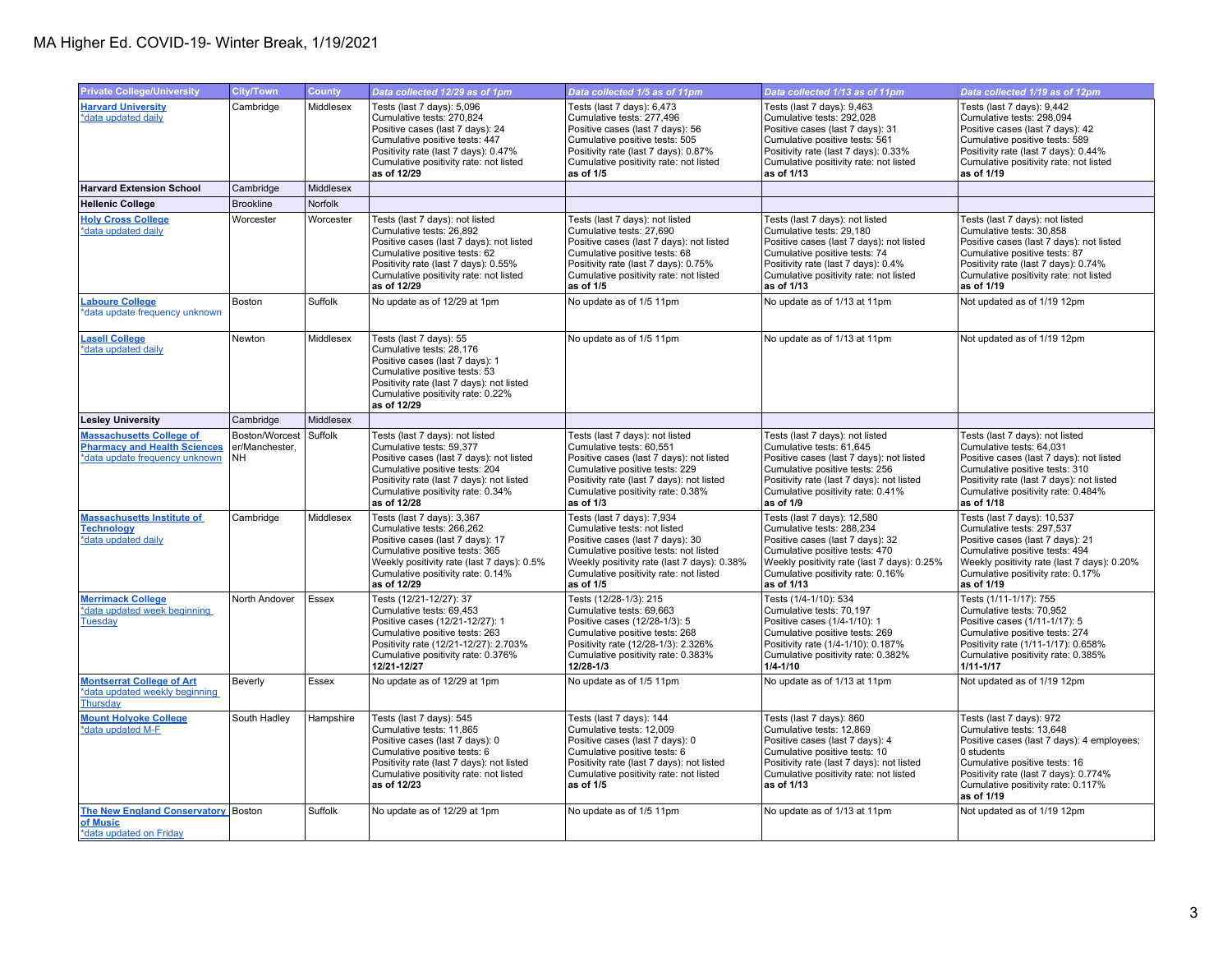## MA Higher Ed. COVID-19- Winter Break, 1/19/2021

| <b>Private College/University</b>                                               | <b>City/Town</b> | <b>County</b>  | Data collected 12/29 as of 1pm                                                                                                                                                                                                 | Data collected 1/5 as of 11pm                                                                                                                                                                                            | Data collected 1/13 as of 11pm                                                                                                                                                                                                                                     | Data collected 1/19 as of 12pm                                                                                                                                                                                                                                           |
|---------------------------------------------------------------------------------|------------------|----------------|--------------------------------------------------------------------------------------------------------------------------------------------------------------------------------------------------------------------------------|--------------------------------------------------------------------------------------------------------------------------------------------------------------------------------------------------------------------------|--------------------------------------------------------------------------------------------------------------------------------------------------------------------------------------------------------------------------------------------------------------------|--------------------------------------------------------------------------------------------------------------------------------------------------------------------------------------------------------------------------------------------------------------------------|
| <b>Nichols College</b><br>*data updated weekly beginning<br>Monday              | Dudlev           | Worcester      | No update as of 12/29 at 1pm                                                                                                                                                                                                   | No update as of 1/5 11pm                                                                                                                                                                                                 | No update as of 1/13 at 11pm                                                                                                                                                                                                                                       | Not updated as of 1/19 12pm                                                                                                                                                                                                                                              |
| <b>North Bennet Street School</b>                                               | <b>Boston</b>    | Suffolk        |                                                                                                                                                                                                                                |                                                                                                                                                                                                                          |                                                                                                                                                                                                                                                                    |                                                                                                                                                                                                                                                                          |
| <b>Northeastern University</b><br>*data updated daily, week<br>beginning Sunday | Boston           | Suffolk        | Tests (12/20-12/26): 8,397<br>Cumulative tests: 530.561<br>Positive cases (12/20-12/26): 68<br>Cumulative positive tests: 702<br>Positivity rate (last 7 days): 0.76%<br>Cumulative positivity rate: not listed<br>as of 12/28 | Tests (12/27-1/3): 8,404<br>Cumulative tests: 538.965<br>Positive cases (12/27-1/3): 68<br>Cumulative positive tests: 780<br>Positivity rate (last 7 days): 0.93%<br>Cumulative positivity rate: not listed<br>as of 1/3 | Tests (1/6-1/12): 18,209<br>Cumulative tests: 557.892<br>Positive cases (1/6-1/12): 103<br>Cumulative positive tests: 695 students;<br>195 faculty/staff/employees<br>Positivity rate (last 7 days): 0.57%<br>Cumulative positivity rate: not listed<br>as of 1/13 | Tests (1/10-1/16): 26,290<br>Cumulative tests: 578.545<br>Positive cases (1/10-1/16): 116<br>Cumulative positive tests: 765 students;<br>107 faculty/staff; 98 employees<br>Positivity rate (last 7 days): 0.44%<br>Cumulative positivity rate: not listed<br>as of 1/19 |
| <b>Northpoint Bible College</b>                                                 | Haverhill        | <b>Essex</b>   |                                                                                                                                                                                                                                |                                                                                                                                                                                                                          |                                                                                                                                                                                                                                                                    |                                                                                                                                                                                                                                                                          |
| <b>Olin College of Engineering</b><br>*data update frequency unknown            | Needham          | Norfolk        | No update as of 12/29 at 1pm                                                                                                                                                                                                   | No update as of 1/5 11pm                                                                                                                                                                                                 | No update as of 1/13 at 11pm                                                                                                                                                                                                                                       | Not updated as of 1/19 12pm                                                                                                                                                                                                                                              |
| <b>Pine Manor College</b>                                                       | Newton           | Middlesex      |                                                                                                                                                                                                                                |                                                                                                                                                                                                                          |                                                                                                                                                                                                                                                                    |                                                                                                                                                                                                                                                                          |
| <b>Quincy College</b>                                                           | Quincy           | Norfolk        |                                                                                                                                                                                                                                |                                                                                                                                                                                                                          |                                                                                                                                                                                                                                                                    |                                                                                                                                                                                                                                                                          |
| <b>Regis College</b><br>*data updated on Wednesday                              | Weston           | Middlesex      | Tests (12/17-12/23): 108<br>Cumulative tests: 4,224<br>Positive cases (12/17-12/23): 1<br>Cumulative positive tests: 11<br>Positivity rate (12/17-12/23): not listed<br>Cumulative positivity rate: not listed<br>12/17-12/23  | No update as of 1/5 11pm                                                                                                                                                                                                 | Tests (1/2-1/9): 308<br>Cumulative tests: 4,521<br>Positive cases (1/2-1/9): 4<br>Cumulative positive tests: 15<br>Positivity rate (1/2-1/9): not listed<br>Cumulative positivity rate: not listed<br>$1/2 - 1/9$                                                  | Not updated as of 1/19 12pm                                                                                                                                                                                                                                              |
| <b>Simmons University</b><br>*data updated weekly                               | <b>Boston</b>    | Suffolk        | No update as of 12/29 at 1pm                                                                                                                                                                                                   | No update as of 1/5 11pm                                                                                                                                                                                                 | Tests (12/29-1/4): 53<br>Cumulative tests: 4,948<br>Positive cases (12/29-1/4): 4<br>Cumulative positive tests: 8<br>Positivity rate (12/29-1/4): not listed<br>Cumulative positivity rate: 0.26%<br>as of $1/6$                                                   | Not updated as of 1/19 12pm                                                                                                                                                                                                                                              |
| <b>Smith College</b><br>*data updated twice weekly                              | Northampton      | Hampshire      | No update as of 12/29 at 1pm                                                                                                                                                                                                   | Tests: not listed<br>Cumulative tests: 20,939<br>Positive cases ("since last update"): 1<br>Cumulative positive tests: 10<br>Positivity rate: not listed<br>Cumulative positivity rate: not listed<br>as of 1/5          | Tests: not listed<br>Cumulative tests: 21,979<br>Positive cases ("since last update"): 1<br>Cumulative positive tests: 12<br>Positivity rate: not listed<br>Cumulative positivity rate: not listed<br>as of 1/12                                                   | Tests: not listed<br>Cumulative tests: 23,268<br>Positive cases ("since last update"): 0<br>Cumulative positive tests: 13<br>Positivity rate: not listed<br>Cumulative positivity rate: not listed<br>as of 1/19                                                         |
| <b>Springfield College</b><br>*data update frequency unknown                    | Springfield      | Hampden        | No update as of 12/29 at 1pm                                                                                                                                                                                                   | No update as of 1/5 11pm                                                                                                                                                                                                 | Tests (1/5): 144<br>Cumulative tests: 20.140<br>Positive cases (1/5): 1<br>Cumulative positive tests: 72<br>Positivity rate (1/5): 0.694%<br>Cumulative positivity rate: 0.357%<br>as of 1/5                                                                       | Not updated as of 1/19 12pm                                                                                                                                                                                                                                              |
| <b>Stonehill College</b><br>*data updated weekly beginning<br>Monday            | Easton           | <b>Bristol</b> | No update as of 12/29 at 1pm                                                                                                                                                                                                   | No update as of 1/5 11pm                                                                                                                                                                                                 | Tests (1/4-1/7): 536<br>Cumulative tests: 2.838<br>Positive cases (1/4-1/7): 13<br>Cumulative positive tests: 22<br>Positivity rate (1/4-1/7): 2.78%<br>Cumulative positivity rate: 0.93%<br>$1/4 - 1/7$                                                           | Tests (1/11-1/15): 913<br>Cumulative tests: 913<br>Positive cases (1/11-1/15): 12<br>Cumulative positive tests: 12<br>Positivity rate ("winter break"): 0.93%<br>Cumulative positivity rate: 1.52%<br>as of 1/19                                                         |
| <b>Suffolk University</b><br>*data update frequency unknown                     | Boston           | Suffolk        | Tests (last 7 days): 1,152<br>Cumulative tests: 43,411<br>Positive cases (last 7 days): 5<br>Cumulative positive tests: 128<br>Positivity rate (last 7 days): 0.419%<br>Cumulative positivity rate: 0.295%<br>as of 12/23      | Tests (12/28-1/3): 257<br>Cumulative tests: 43,713<br>Positive cases (last 7 days): 1<br>Cumulative positive tests: 129<br>Positivity rate (last 7 days): 0.355%<br>Cumulative positivity rate: 0.295%<br>as of 1/3      | Tests (1/4-1/11): 627<br>Cumulative tests: 44,465<br>Positive cases (last 7 days): 1<br>Cumulative positive tests: 144<br>Positivity rate (last 7 days): 0.355%<br>Cumulative positivity rate: 0.324%<br>as of 1/12                                                | Tests (1/10-1/16): 693<br>Cumulative tests: 44,985<br>Positive cases (last 7 days): 6<br>Cumulative positive tests: 147<br>Positivity rate (last 7 days): 1.029%<br>Cumulative positivity rate: 0.327%<br>as of 1/18                                                     |